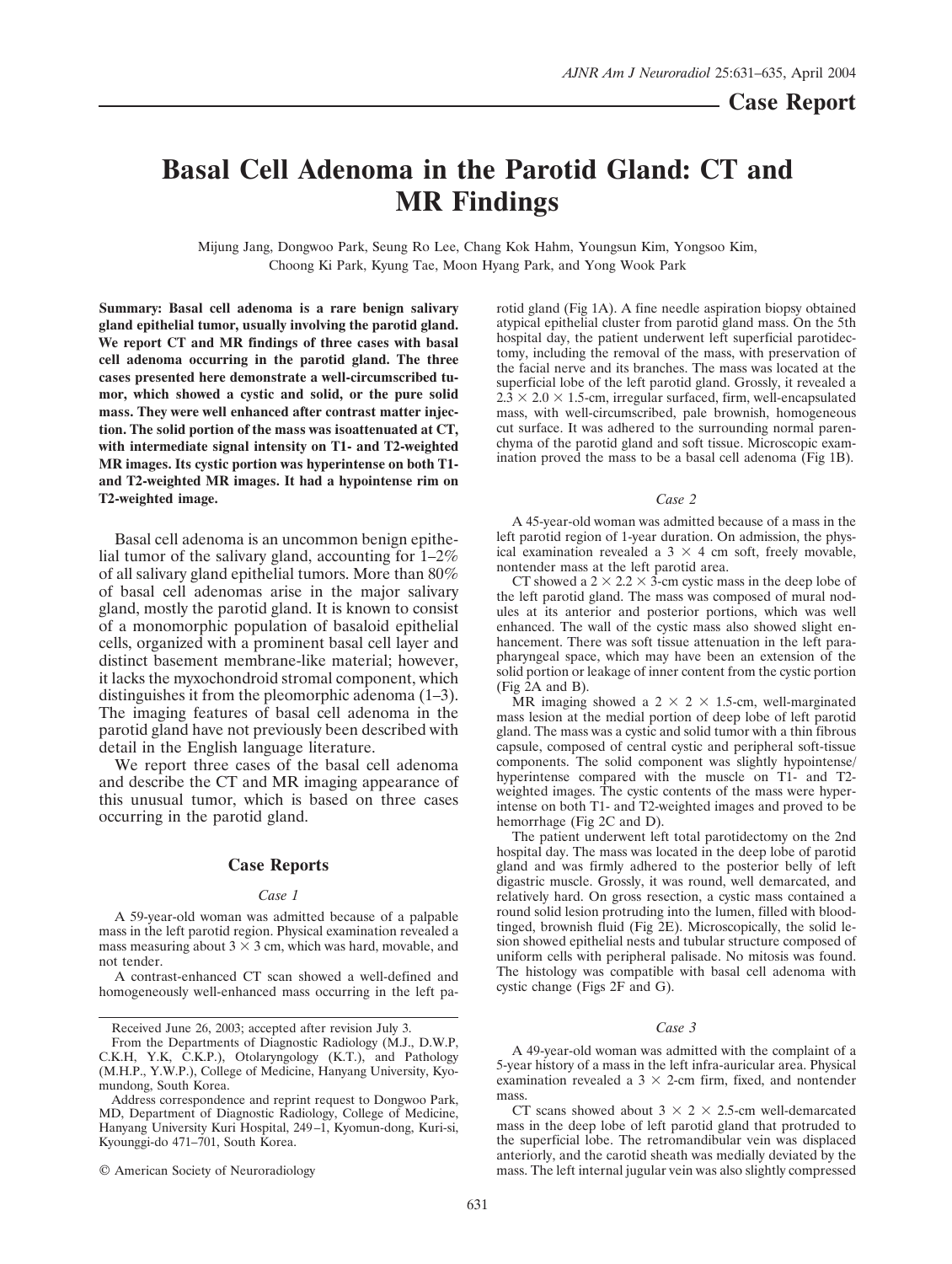

Fig 1. Case 1, a 59-year-old woman with a palpable mass in the left parotid region. *A,* Contrast-enhanced axial CT scan shows a round, well-defined mass in the superficial lobe of left parotid gland with homogeneous enhancement.

*B*. Photomicrograph of the left parotid mass (hematoxylin-eosin stain:  $\times$ 200) reveals trabecular cords in the tumor. Many small lumens that are lined by ductal or basaloid cells are evident within trabecular cords of basaloid cells. Peripheral nuclear palisades with thick basal lamina surround the nests.

by the mass. The mass was isoattenuated compared with the muscle on pre-enhanced scans and well enhanced on postenhanced images. No internal necrotic or cystic component was seen. There was no definite lymphadenopathy along the internal jugular or spinal accessory chain (Figs 3A and B).

Left total parotidectomy was performed on the 2nd hospital day. The mass was well encapsulated and attached to parotid tissue. The mass measured  $3.5 \times 3.0 \times 2.0$  cm in diameter. It showed a smooth and lobulated surface and homogeneously pale, yellowish appearance with minute foci of cystic areas. Gross resection showed a well-encapsulated tumor of the parotid gland. The tumor was composed of small uniform basaloid cells arranged in solid or trabecular pattern. The stroma was scanty. There was characteristic palisading in the peripheral portion of the tumor nests and sharp demarcation between the neoplastic cells and stroma. The histologic features were consistent with basal cell adenoma, rather than pleomorphic, adenoma (Fig 3C and E).

## **Discussion**

Salivary gland neoplasms represent less than 3% of all tumors in the general population. Approximately 88% of salivary gland neoplasms are of epithelial origin, and benign adenomas account for 65.5% of salivary tumors. Basal cell adenoma accounts for 1–2% of all salivary gland epithelial tumors, and more than 80% of them arise in the major salivary glands, mostly the parotid gland, as in the cases presented here.

Basal cell adenomas arise almost exclusively in adults, with the average patient age being 57.7 years, more than a decade older than the average age of patients with pleomorphic adenoma. There is a 2:1 female predominance for most of basal cell adenoma.

Basal cell adenoma was classified as part of the category of monomorphic adenomas, which was first described and adequately documented as a distinct clinical and pathologic entity by Kleinsasser and Klein in 1967 (4). The adenoma was divided into pleomorphic adenoma and monomorphic adenoma. Basal cell adenoma was defined as a subtype of monomorphic adenoma. In 1991, the World Health Organization (WHO) separately classified basal cell adenoma and its malignant counterpart, basal cell adenocarcinoma, as well as canalicular adenoma. The concept of monomorphic adenoma as the opposite of pleomorphic adenoma was repudiated. Instead, every adenoma was equated with pleomorphic adenoma  $(3, 5-7)$ . Basal cell adenoma, as defined by WHO, is a distinctive benign neoplasm composed of basaloid cells organized with a prominent basal cell layer and distinct basement membrane-like structure and no myxochondroid stromal component as seen in pleomorphic adenomas. Three cellular patterns occur: solid, trabecular-tubular, and membranous. The common clinical feature of basal cell adenoma is a slow-growing, asymptomatic, freely movable parotid mass, which is often observed in women  $>50$  years of age.

Grossly, basal cell adenomas are round or oval in shape. They tend to be smaller than pleomorphic adenomas; most measure 3 cm or less in diameter. On cut section, they are typically uniform and solid, without necrosis. They can, however, occasionally be cystic. They have characteristic, numerous endotheliallined vascular channels, in which small capillaries and venules are prominent within the microcystic areas of the adenoma. These vascular structures can cause intratumoral hemorrhage (1, 8). The membranous type is noteworthy in that it can be multifocal, with a multinodular growth pattern. In many cases, cystic formations containing mucinous fluid are present in the center of a tumor. This can explain why basal cell adenomas are well enhanced and why hemorrhagic components are found within the cystic portion.

On microscopic examination, basal cell adenomas are benign tumors composed of relatively basaloid cells, a conspicuous basal cell layer, and distinctive basement membrane-like material. Basal cell adenomas lack the characteristic myxochondroid matrix of pleomorphic adenoma. Most tumors are well circumscribed and encapsulated by fibrous connective tissue, although any of the subtypes may have a multinodular microscopic pattern. This can explain the relatively homogeneous signal intensity of the solid portion of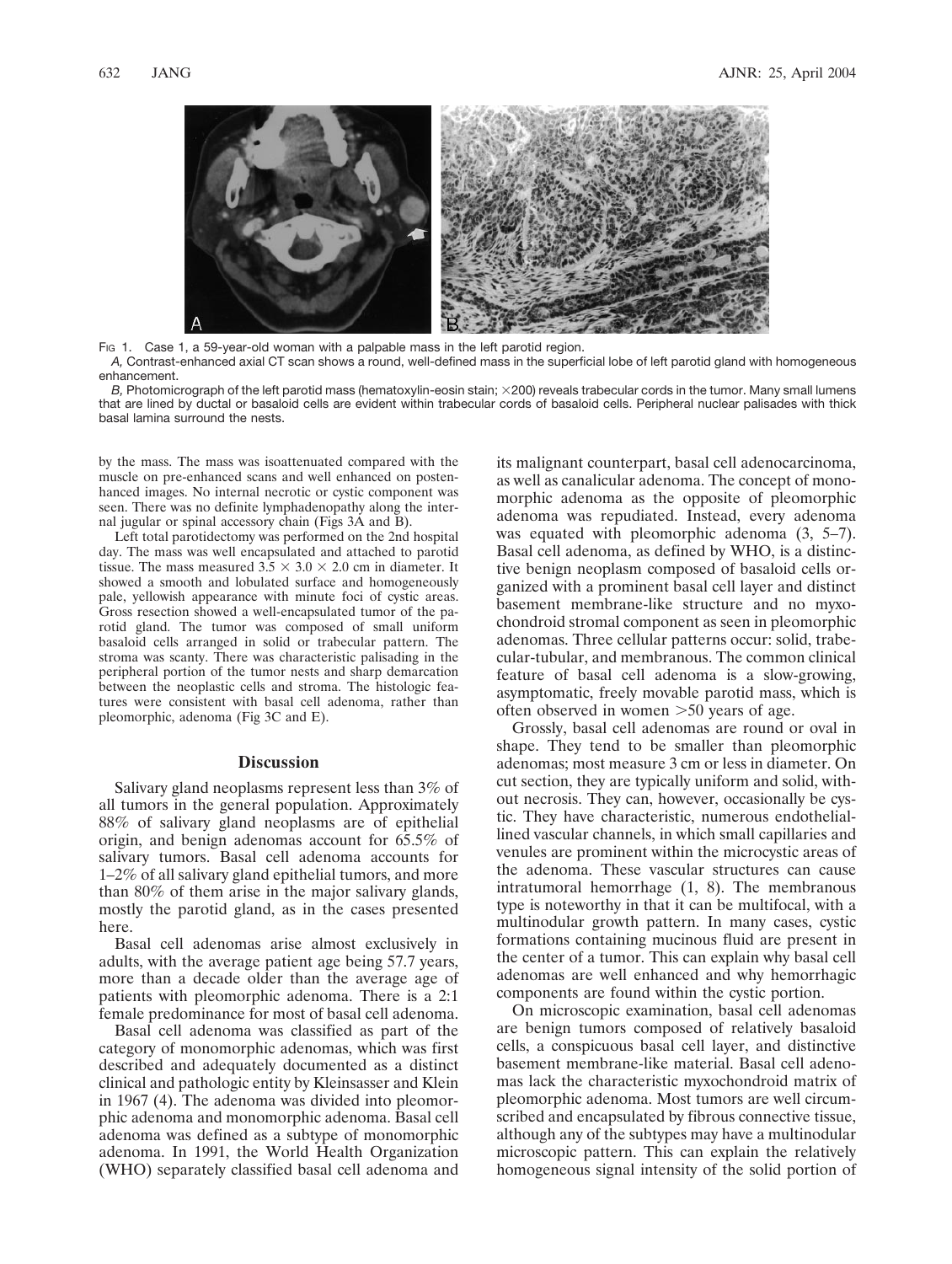

FIG 2. Case 2, a 45-year-old woman with a mass in the left parotid region.

*A,* Precontrast CT scan shows an isoattenuated mass with central low attenuation in the deep lobe of left parotid gland.

*B,* Postcontrast CT scan shows mass that is composed of well-enhanced peripheral mural solid nodule and central cystic component. *C,* Axial T1-weighted (TR/TE, 500/27) MR image shows a well-defined cystic and solid mass in left parotid gland (*arrow*) with peripheral hypointense rim. The mass is composed of peripheral mural solid component of intermediate signal intensity to the muscle and central cystic component of high signal intensity.

*D,* Axial T2-weighted (TR/TE, 2500/80) MR image at the same level shows that the solid portion of the mass is still intermediate signal intensity to the muscle and its cystic portion shows high signal intensity.

*E,* Gross finding of the left parotid mass reveals a mass with large area of cystic change. There is peripheral, round, solid portion protruding into the lumen (*arrow*). A cystic portion is filled with brownish fluid. The cystic wall reveals yellow brown pigmentation along the wall, which is consistent with hemosiderin, microscopically.

*F,* Photomicrograph of the solid portion of left parotid mass shows epithelial nests and tubular structure composed of uniform cells with peripheral palisade (immunostaining for S-100 protein;  $\times$ 100).

*G,* There were basaloid cells of the nest with thick hyaline basal laminas around the tumor nests on Periodic acid Schiff staining (magnification  $\times$  200). The histology is compatible with basal cell adenoma with cystic change.

the tumor with the well-circumscribed, low-signalintensity rim of the tumor capsule on T2-weighted images, as was seen in our cases.

Basal cell adenomas are amenable to conservative resection such as local excision or superficial parotidectomy, whereas the membranous subtype requires parotidectomy. The recurrence rate for the solid and trabecular-tubular variants is almost nonexistent. This contrasts with the high recurrence rate (24%) of the membranous type, which is perhaps a result of the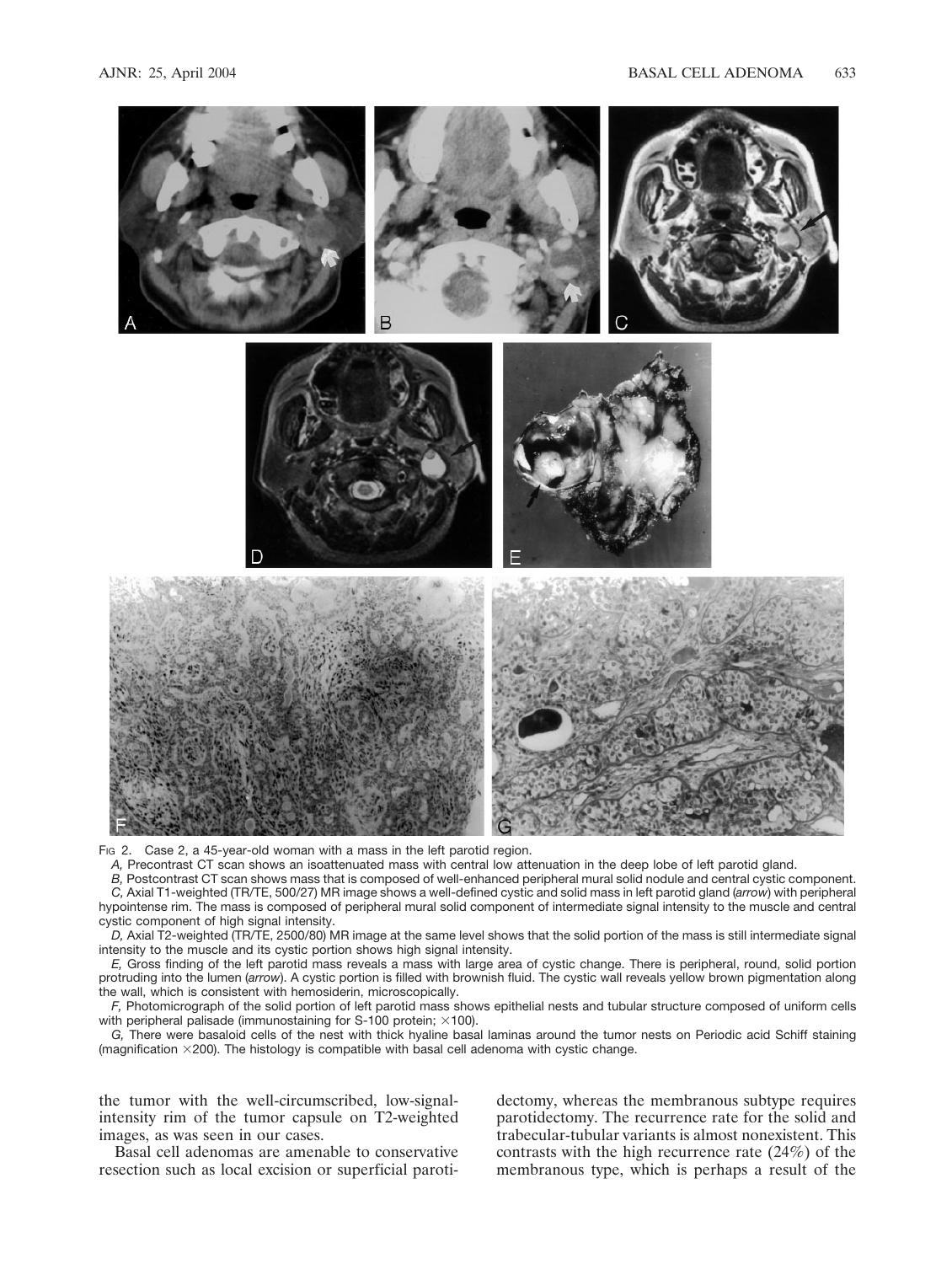

multicentricity of this lesion. Although exceedingly rare, malignant transformation is more common in the membranous type than in the other types (1, 3, 9, 10).

The differential diagnosis for common salivary gland tumors includes pleomorphic adenoma, Warthin tumor, and other low-grade malignant tumors. The monomorphic appearance and the absence of chondroid tissue and myxoid stroma differentiate basal cell adenoma from pleomorphic adenoma. Pleomorphic adenoma often shows heterogeneously intermediate signal intensity on T1-weighted images and high signal intensity on T2-weighted images; however, other salivary gland tumors, including Warthin tumor and other low-grade malignant tumors, show intermediate signal intensity on T1- and T2-





Fig 3. Case 2, a 45-year-old woman with a mass in the left infraauricular area.

*A,* Precontrast CT scan shows a well-demarcated isoattenuated mass to the muscle in the deep lobe of left parotid gland.

*B,* Postcontrast CT scan shows that the mass is inhomogeneously well enhanced, not containing definite cystic or necrotic components.

*C,* Photomicrograph of the left parotid mass reveals that the tumor is composed of small uniform basaloid cells arranged in solid or trabecular pattern. The stroma is scanty. There is characteristic palisading in the peripheral portion of the tumor cell nests and sharp demarcation between neoplastic cells and stroma. The histologic features are consistent with basal cell adenoma rather than pleomorphic adenoma (hematoxylin-eosin stain;  $\times$ 200).

*D,* Immunohistochemical staining for cytokeratin shows positive staining in the central portion of tumor cell nests than peripheral portion (cytokeratin;  $\times$ 200).

*E,* Immunohistochemical staining for smooth muscle actin shows peripheral staining of the tumor, which is indicative of myoepithelial differentiation (smooth muscle actin;  $\times$ 200).

weighted images, with more frequent cystic change. The basal cell adenoma is sometimes mistaken for adenoid cystic carcinoma. There are two features that help to distinguish these lesions. One is the circumscription of the basal cell adenoma, which contrasts with the invasive pattern of adenoid cystic carcinoma. The other is the lack of vascularity in the microcystic areas of adenoid cystic carcinoma, which contrasts with the numerous endothelial-lined channels in basal cell adenoma. Although basal cell adenocarcinoma is an epithelial neoplasm that has the cytological characteristics of basal cell adenoma (10), it is characterized by invasive and destructive morphologic growth, in contrast to the noninvasive appearance of basal cell adenoma. Even in the multinodular forms of mem